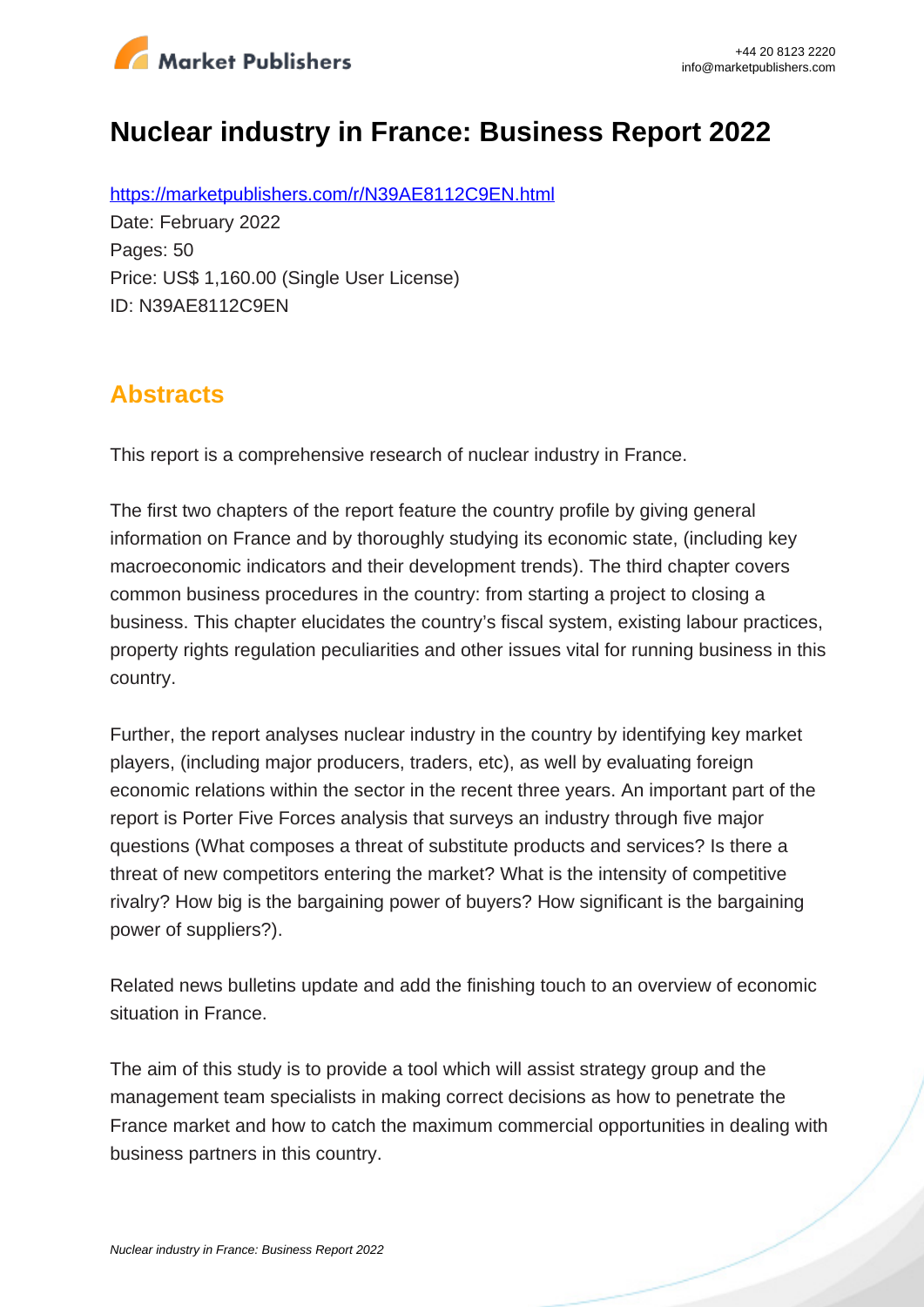

## **Contents**

#### **1. FRANCE: COUNTRY PROFILE**

- 1.1. Geographical position
- 1.2. Historical background
- 1.3. Demography
- 1.4. Administrative divisions
- 1.5. Political situation
- 1.6. Economic situation
- 1.7. Foreign relations

1.8. Social environment and culture. Cultural differences and their impact on business negotiations

#### **2. FRANCE: FINANCIAL AND ECONOMIC PROFILE**

- 2.1. Country's Gross Domestic Product (GDP): historical trends and projection
- 2.2. Industrial production outlook
- 2.3. France foreign trade
- 2.4. Current investment climate
- 2.5. Labor market overview. Current employment state
- 2.6. Ratings by major rating agencies

#### **3. PECULIARITIES OF DOING BUSINESS IN FRANCE**

- 3.1. Procedures for starting a business
- 3.2. Routine for building permits obtaining
- 3.3. Registration of ownership rights
- 3.4. Basic terms of providing business loans by banks
- 3.5. Measures for investments protection
- 3.6. Tax system
- 3.7. Foreign trade transactions
- 3.8. Debt collection
- 3.9. Business liquidation

### **4. FRANCE NUCLEAR INDUSTRY OVERVIEW**

#### **5. FRANCE NUCLEAR INDUSTRY PORTER FIVE FORCES ANALYSIS**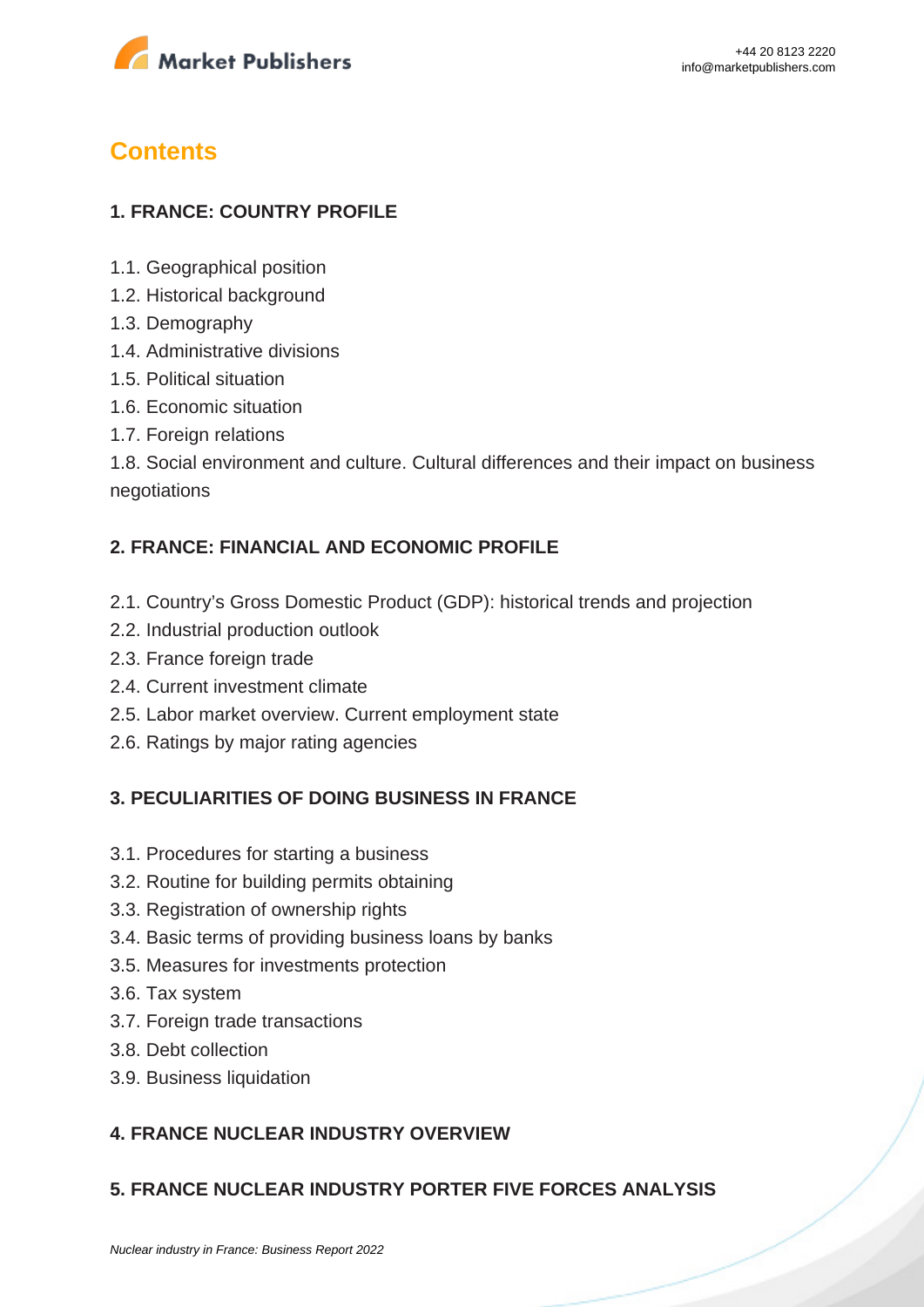

#### **6. FRANCE ECONOMY NEWS AND ANALYSIS DIGEST**

\*Please note that Nuclear industry in France: Business Report 2022 is a half ready publication.

 It only requires updating with the help of new data that are constantly retrieved from Publisher's databases and other sources. This updating process takes 3-5 business days after order is placed. Thus, our clients always obtain a revised and updated version of each report. Please also note that we do not charge for such an updating procedure. Business Analytic Center (BAC) has information for more than 25,000 different products available but it is impossible to have all reports updated immediately. That is why it takes 3-5 days to update a report after an order is received.